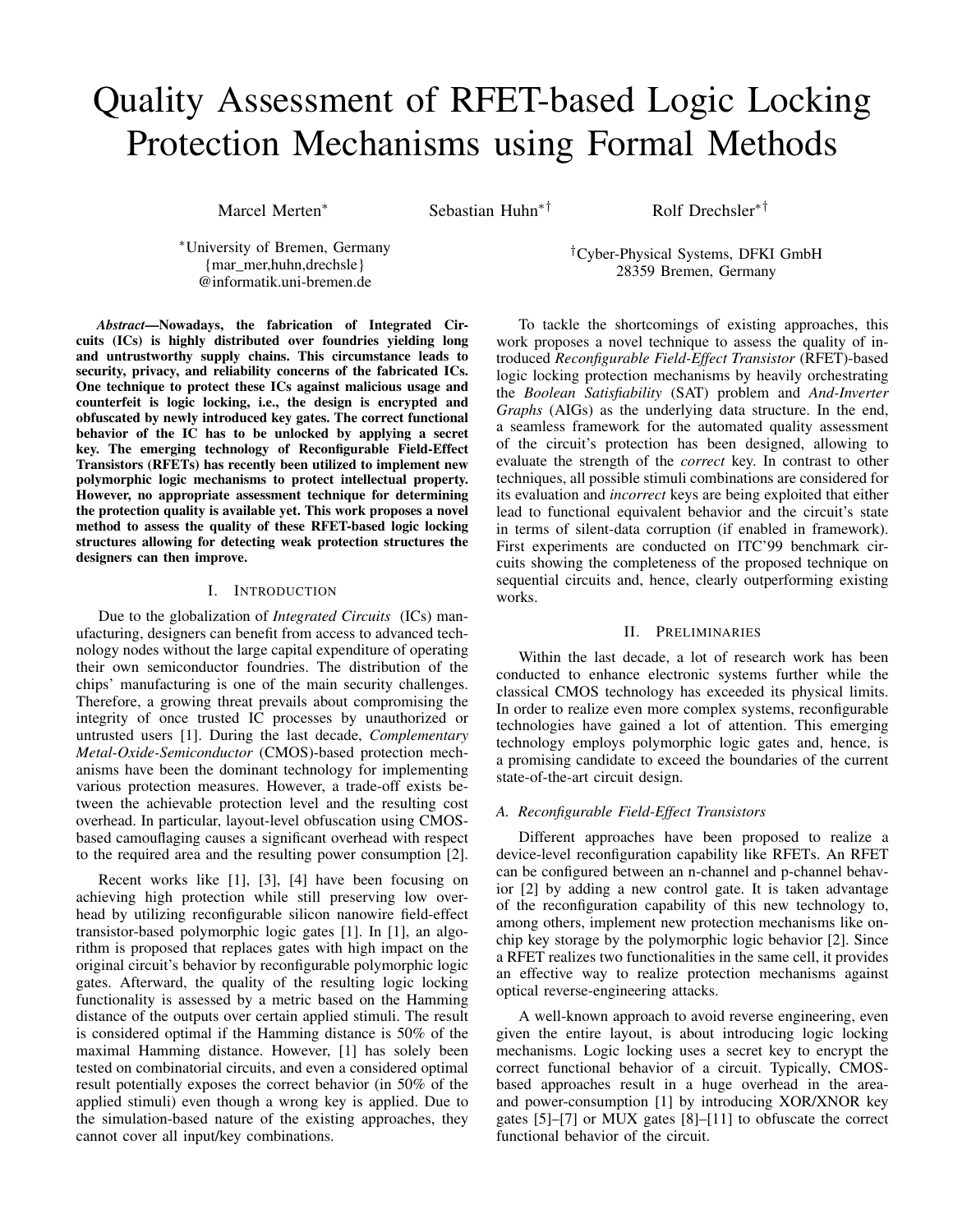

Figure 1: NAND/NOR-RFET

Polymorphic logic gates like RFETs realize multiple functionalities in the same cell, whereby the actual functionality is chosen by configuring a control signal. These polymorphic gates can replace the corresponding gates of the original circuit that directly impact on the primary outputs to insert efficient key gates. By this, the high performance overhead of CMOSbased techniques are avoided [1].

Various RFET-based cells are available that implement different functionalities like the NAND/NOR- or the XOR/XNOR-RFET. An example of the RFET is visualized in Figure 1, which can be configured as a NAND or NOR gate depending on the control signal serving as a key bit.

#### III. QUALITY ASSESSMENT FRAMEWORK

This section describes the generation of the SAT-based model for the quality assessment of RFET-based protection mechanisms that have been introduced into a circuit, yielding the *Circuit-under-Assessment* (CuA).

At first, a miter circuit is generated from the CuA while considering the a-priori known *correct* key K yielding the SAT instance  $\Phi_K$  and a corrupting key K yielding  $\Phi_{\hat{K}}$ . The basic principle of this construction is given in Sub-figure 2a. The CuA is unrolled for *N* clock cycles since sequential elements – meaning *Flip-Flops* (FFs) – have to be considered for an exact assessment in terms of sequential circuits' unrolling [12]. Here, the value *N* has to be adjusted with respect to the CuA characteristics. Furthermore, 0 is assumed as the initialization value for all FFs in cycle  $n = 1$ . For keeping the resulting miter model small, only the relevant combinatorial logic, i.e., the transitive fan-in, for the corresponding output is calculated, which is done for all cycles *n* (with  $1 \leq n \leq N$ ). The FFs are modeled as *Pseudo Primary Inputs* (PPIs) in cycle *n* + 1 and are connected to the corresponding *Pseudo Primary Outputs* (PPOs) of the previous cycle *n*. Consequently, the introduced miter compares the unrolled  $\Phi_K$  with the unrolled  $\Phi_{\widehat{K}}$ , i.e., considering any corrupting key  $\widehat{\mathcal{K}} \neq \mathcal{K}$ . More precisely, both the state – defined by the stored FFs' values – and the primary output values are being compared. Furthermore, the primary inputs are equally driven for both unrolled instances (of the CuA) and are kept constant during the unrolling. The entire model is stored as one SAT instance and processed by a state-of-the-art SAT solver. Sub-figure 2b presents the general

approach about how corrupting keys are being evaluated. If a satisfiable solution is determined, a corrupting key has been detected that yields a functional equivalent behavior of the CuA, forming a potential security breach.

For a qualitative assessment of the discovered security threat, every determined corrupting key (if any) is evaluated against the number of possible stimuli leading to this breach. More precisely, the individual corrupting key is enforced  $\Phi_{\hat{r}}$ , and the solving process is repeated iteratively. After each iteration, the problematic stimuli are extracted for later analysis and excluded from the further search process of the SAT solver. The process ends as soon as no further stimuli could have been determined – the SAT instance gets unsatisfiable – or a userdefined limit has been exceeded.

#### IV. EXPERIMENTAL EVALUATION

This section describes the experimental evaluation of the proposed quality assessment framework for RFET-based logic locking protection mechanisms and discusses the obtained results, i.e., the number of determined corrupting keys with respect to the stimuli.

All experiments have been conducted on an *AMD 4750U* processor with 32 GB system memory. The proposed technique has been solely implemented in C++. For an initial evaluation, different benchmark circuits of the *ITC'99* benchmark suite are considered. For each of the considered circuits, ten of the *NOR* and *NAND* gates have been randomly replaced by RFETs, while the functional behavior is retained if the correct key is applied.

An experimental evaluation has shown that ten RFETs can be considered a sufficient number of key gates to create diverse logic locking structures with minor or mayor weaknesses, depending on the considered circuit. Consequently, each circuit holds ten control signals resulting in  $2^{10} = 1,024$  possible keys. Furthermore, a maximum of 1,024 stimuli (per corrupting key  $K$ ) is captured – for limiting the computation time per corrupting key – if the CuA behaves functionally correct even though a corrupting key is applied.

Table I shows the absolute number of identified corrupting keys, the minimum, the average, and the maximum number of corrupting stimuli per key. For the conducted experiments, each of the specified circuits has been unrolled for five clock cycles. The results show various corrupting keys per circuit with differing numbers of PI assignments with equivalent behavior. Considering circuits like the b11, b12 and b15, every incorrect key is corrupting considerably large number of stimuli. Consequently, those weak logic locking structures are easy to detect, even using approaches with a limited amount of observed key and stimuli pairs. However, for example, the circuit b09 has one key out of 1,024 incorrect keys, that corrupt all stimuli of the circuit. Meaning this incorrect key behaves equivalent to the correct key and, hence, is a maximal security threat. Since it's the only key with any equivalent behavior, this security breach is hard to unveil. In comparison to a Hamming distance-based technique, the proposed formal approach considers all possible stimuli and key combinations and, hence, is complete. When invoking other approaches, that rely on the observation of limited stimuli, it is likely that worstcase keys  $\mathcal{K}_w$  (with the maximum equivalent behavior per key)